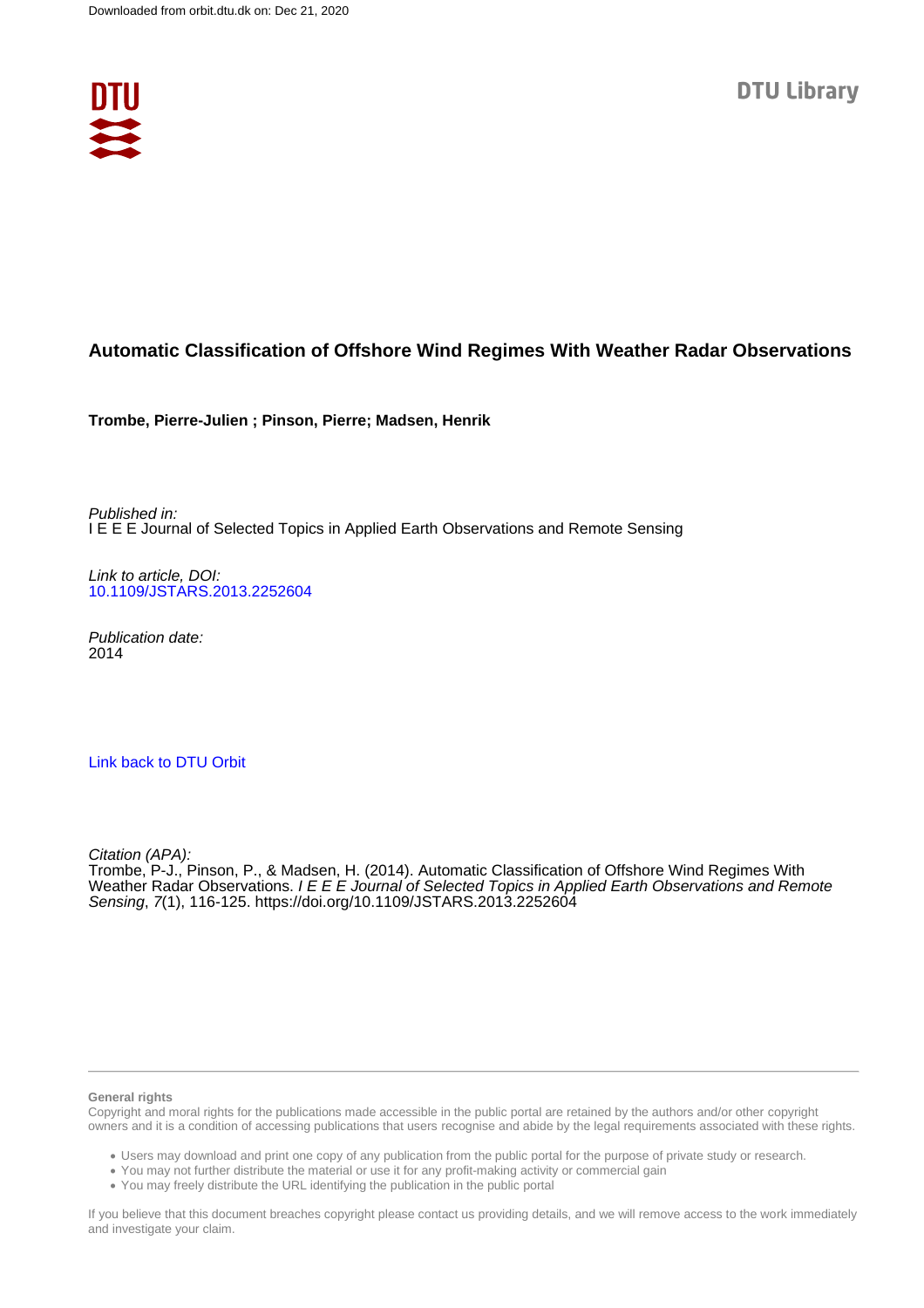# Automatic Classification of Offshore Wind Regimes with Weather Radar Observations

Pierre-Julien Trombe, Pierre Pinson, *Member, IEEE* and Henrik Madsen

*Abstract*—Weather radar observations are called to play an important role in offshore wind energy. In particular, they can enable the monitoring of weather conditions in the vicinity of large-scale offshore wind farms and thereby notify the arrival of precipitation systems associated with severe wind fluctuations. The information they provide could then be integrated into an advanced prediction system for improving offshore wind power predictability and controllability.

In this paper, we address the automatic classification of offshore wind regimes (i.e., wind fluctuations with specific frequency and amplitude) using reflectivity observations from a single weather radar system. A categorical sequence of most likely wind regimes is estimated from a wind speed time series by combining a Markov-Switching model and a global decoding technique, the Viterbi algorithm. In parallel, attributes of precipitation systems are extracted from weather radar images. These attributes describe the global intensity, spatial continuity and motion of precipitation echoes on the images. Finally, a CART classification tree is used to find the broad relationships between precipitation attributes and wind regimes.

*Index Terms*—Weather radar, wind variability, Markov-Switching model, classification tree, wind energy, offshore, Horns Rev.

## I. INTRODUCTION

UNLIKE fossil fuels or nuclear energy, the availability<br>of renewable sources of energy (e.g., solar, hydro, wind of renewable sources of energy (e.g., solar, hydro, wind power) is directly governed by the dynamics of the atmosphere. It is therefore important to monitor weather conditions for assessing, forecasting and integrating these resources into power systems. In that respect, remote sensing observations of the atmosphere have become essential for the management of energy systems and, in offshore wind energy, they have already led to significant advances in a wide range of applications. These applications include the use of satellite SAR images for improving the accuracy of wind maps over coastal areas, airborne SAR measurements for studying wake effects at large offshore wind farms, and LiDAR and SoDAR measurements for sampling vertical wind profiles (see [1] and references therein).

A new application of remote sensing tools in wind energy is now under experimentation at Horns Rev, in the North Sea. It consists of using weather radar observations for monitoring weather conditions in the vicinity of large-scale offshore wind farms [2]. This application is motivated by the need to improve offshore wind power predictability at high temporal resolutions [3]. In particular, the high variability of offshore wind fluctuations is a serious problem for wind farm and transmission system operators because it increases the uncertainty

associated with the short-term prediction of wind power [4]. Statistical analysis of wind data from Horns Rev showed that this variability was actually the result of frequent and sudden changes of wind regimes (i.e., wind fluctuations with specific frequency and amplitude) over waters [5], [6]. Subsequent analysis showed that large wind fluctuations tended to be coupled with specific climatological patterns and, particularly, the occurrence of precipitation [7]. This suggests that precipitation could be used as an early indicator for high wind variability. Our idea is thus to take advantage of the extended visibility provided by weather radars for notifying the arrival of precipitation systems in the vicinity of offshore wind farms, and adapting the forecasting strategy accordingly.

In view of integrating weather radar observations into wind power prediction systems, it is necessary to understand the precipitation settings associated with high wind variability at offshore sites. In some other meteorological contexts, the settings favoring the development of severe weather with the formation of precipitation are well documented [8], [9]. However, no detailed precipitation climatology over the North Sea exists to our knowledge. As a first step towards this understanding, we start by analyzing precipitation over the largest spatial scale enabled by the weather radar system used for monitoring the weather at Horns Rev, that is within a window of radius 240 km. Weather radar observations show that the passage of some meteorological phenomena producing precipitation was coupled with severe wind fluctuations while that of some other phenomena, also producing precipitation, was not [2]. Capturing the differences between precipitation systems by "eye" becomes increasingly difficult with the volume of data. This difficulty may further be increased by other factors such as (i) the relatively small range of single weather radar systems which only enables a partial observation of precipitation systems; (ii) seasonal variations of precipitation which implies that two similar events on weather radar images at two different times of the year may have different levels of severity. This calls for the use of statistical classifiers for generating a consistent catalogue of situations where the variability of wind fluctuations is explained by attributes (i.e., characteristics) of precipitation systems.

Traditionally, classification applications using precipitation attributes aim at improving the understanding of precipitation itself. For instance, an automated classification procedure for rainfall systems is proposed in [10]. Alternatively, [11], [12] address the classification of precipitation objects (i.e., storms) that require to be defined and identified a priori. Yet, a major drawback of these approaches is that they rely on an expert training performed manually with its inherent shortcomings: (i) the potential lack of consistency since two experts may

The authors are with the Department of Informatics, Technical University

of Denmark, Kgs. Lyngby, Denmark. (e-mail: {pjt, pp, hm}@imm.dtu.dk) Manuscript received month day, year; revised month day, year.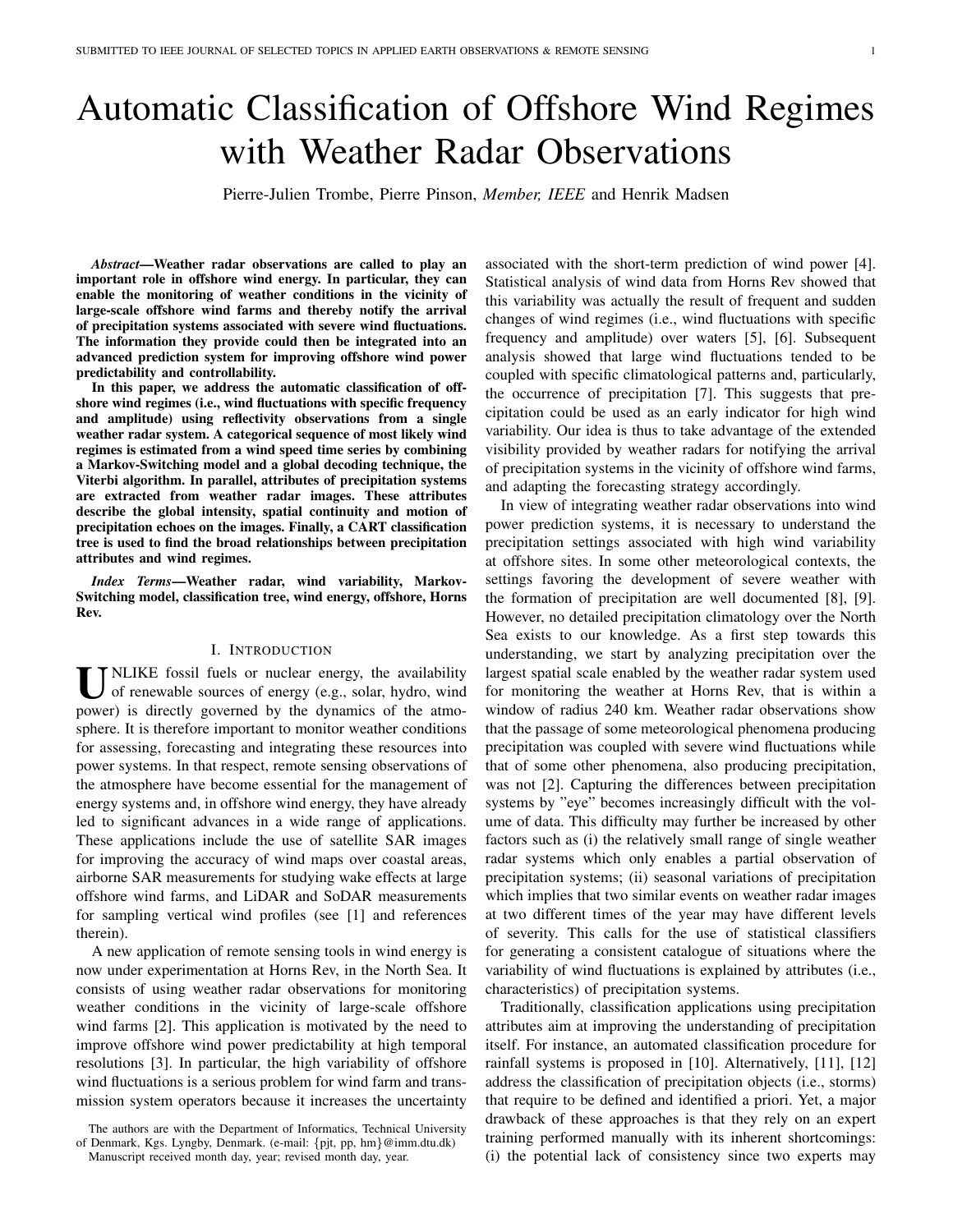disagree on how to classify an event, or a same expert may classify two similar events differently; (ii) it is limited in the volume of data that can be treated. Our study differs in two aspects. First, the target variable is not precipitation but wind. And second, it does not require any expert training for the classification and therefore avoid the aforementioned shortcomings. Instead, a categorical sequence of wind regimes is automatically estimated from a wind speed time series by combining a global decoding algorithm, the Viterbi algorithm [13], with the Markov-Switching model proposed in [5]. In parallel, a number of precipitation attributes are computed from weather radar images. These attributes describe the global intensity, spatial continuity and motion of precipitation echoes on the images. Finally, a CART classification tree, is used for finding relationships between precipitation attributes and wind regimes observed at Horns Rev. The motivation for using such a classification technique is that it can explore large amounts of data and, yet, produce a simple partition with interpretable rules [14].

The rest of the paper is organized as follows. In Section II, we describe the data. In Section III, we give an overview of the procedure for extracting the most likely sequence of regimes from wind speed time series. In Section IV, we compute a number of precipitation attributes from weather radar images. In Section V, we present the classification tree technique and apply it to the problem of the automatic classification of offshore wind regimes. Finally, Section VI delivers concluding remarks.

#### II. DATA

# *A. Wind data*

Wind data were collected from the nacelle anemometry and SCADA systems of the Horns Rev (HR1) wind farm [15]. The original measurements consisted of individual time series of wind speed and wind direction, for each of the 80 wind turbines of HR1. Two aggregated time series of wind speed and wind direction were obtained by jointly averaging these individual time series over 10 minute intervals. The time series span the year 2010. Due to some technical problems, measurements are missing over 2 periods of about 5 and 12 days, respectively. There are 2664 missing values out of 52560 (i.e., 94.9% of data availability). No attempt was made to fill in those gaps. The wind distribution is shown in Figure 1. The wind rose shows 3 preferred wind directions. While the prevalence of northwesterly directions is consistent with other wind data analysis at Horns Rev (see [6]), the frequent occurrences of northeasterly winds are more exceptional since it is usually the direction where the wind is suppressed in Denmark. This phenomenon can be explained by a strong annual wind variability in 2010. Note also that strong winds, above 15 m  $s^{-1}$ , are more frequent for westerly than easterly directions.

#### *B. Weather radar data*

Weather radar data consist of 2D images of precipitation reflectivity. More specifically, they correspond to 1 km height pseudo-CAPPI (Constant Altitude Plan Position Indicator)



(a) Wind rose. Angles indicate the direction from which the wind blows (meteorological conventions).



(b) Frequency histogram of wind speed.

Fig. 1. Wind distribution at the Horns Rev 1 wind farm, in 2010. Data were collected from the nacelle anemometry and SCADA systems [15].

image products, with a  $2\times2$  km grid resolution. They were produced by a C-Band Doppler radar located in Rømø, approximately 57 km to the East of the HR1 wind farm. The radar is operated by the Danish Meteorological Institute (DMI), using a 9 elevation scan strategy and an operational range of 240 km [16]. One image is generated every 10 minutes. Clutter removal filters are applied during the data acquisition process. Data quality control is also performed a posteriori and persistent clutter is removed following the automatic method introduced in [17]. For a complete description of the radar settings and images, we refer to [2]. About 2000 images are missing over the year 2010 (i.e., 96.1% of data availability).

#### III. ESTIMATION OF WIND REGIMES

In this section, we estimate a categorical sequence of wind regimes from the time series of wind speed presented in Section II. Such a procedure can also be viewed as a segmentation of the time series where the latter is partitioned into homogeneous sections. Our plan is to use this sequence of wind regimes as the dependent variable (i.e., the variable to predict) for growing a classification tree in Section V.

Numerous studies have pointed out the nonstationary behavior of offshore or near-offshore wind fluctuations at the minute scale [6], [18], [19]. Numerically, this nonstationarity translates into sudden shifts in the amplitude and/or frequency of wind fluctuations. Such patterns of fluctuations can be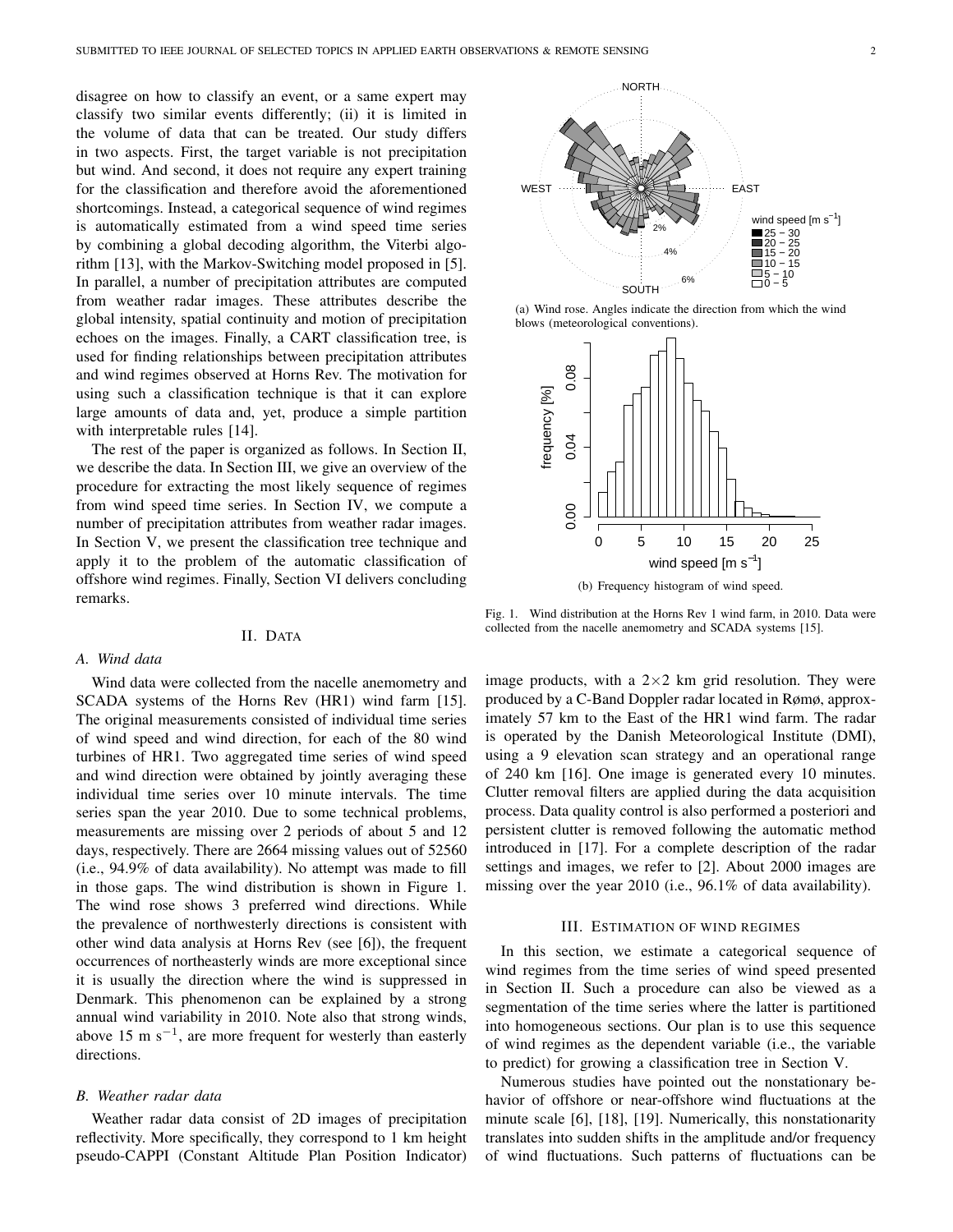analyzed either in the frequency domain, with an empirical spectral decomposition technique as in [6], or in the time domain with Generalized AutoRegressive Conditional Heteroskedasticity (GARCH) models [18], or Markov-Switching AutoRegressive (MSAR) models [5]. The advantage of MSAR models over other techniques is that they are clearly tailored to address the extraction of a hidden sequence of regimes, as discussed in [20].

We follow a 2-step procedure. First, a MSAR model is fitted to the time series of wind speed. Secondly, a global decoding method, the Viterbi algorithm [13], is used for computing the most likely sequence of wind speed regimes, under the fitted MSAR model.

## *A. Regime-switching modeling with MSAR models*

MSAR models are an extension of Hidden Markov Models (HMM). They are widely used for the modeling of time series characterized by structural breaks in their dynamics. The underlying assumption of these models, both HMM and MSAR, is that there is an unobservable Markov process which governs the distribution of the observations [20]. Compared to HMM, MSAR models have an additional capability, they can accommodate autocorrelated data and include autoregressors in the model formulation. Applications of MSAR models to wind data include [5], [21].

The wind speed time series we use for this study does not show any well pronounced diurnal cycle. In addition, we disregard the potential long-term drift and seasonal variations of wind speed since the available time series only spans a one year period. For the sake of simplicity, we do not specifically deal with the wind speed truncation in 0. We only assume that wind speed has an autoregressive behavior in each regime. Let  $\{y_t\}, t = 1, \ldots, n$ , be the time series of measured wind speed at the HR1 wind farm. The MSAR model with  $m$  regimes and autoregressive orders  $(p_1, \ldots, p_m)$  is defined as follows:

$$
Y_t = \boldsymbol{\theta}^{(Z_t)T} \boldsymbol{X}_t + \sigma^{(Z_t)} \varepsilon_t^{(Z_t)}
$$
(1)

with

$$
\boldsymbol{\theta}^{(Z_t)} = [\theta_1^{(Z_t)} \quad \dots \quad \theta_{p_{Z_t}}^{(Z_t)}]^T
$$
 (2)

$$
\boldsymbol{X}_t = \begin{bmatrix} Y_{t-1} & \dots & Y_{t-p_{Z_t}} \end{bmatrix}^T \tag{3}
$$

where  $\{\varepsilon_t\}$  is a sequence of independently distributed random variables following a Normal distribution  $\mathcal{N}(0, 1)$ ; and  $\mathbf{Z} =$  $(Z_1, \ldots, Z_n)$  is a first order Markov chain with a discrete and finite number of states (i.e., regimes)  $m$  and transition probability matrix P of elements  $(p_{ij})_{i,j=1,\dots,m}$  with:

$$
p_{ij} = Pr(Z_t = j | Z_{t-1} = i), \quad i, j = 1, \dots, m \tag{4}
$$

$$
\sum_{j=1}^{m} p_{ij} = 1, \quad i = 1, \dots, m
$$
 (5)

There exist two distinct methods for estimating the parameters of a MSAR model with given number of regimes m and autoregressive orders  $(p_1, \ldots, p_m)$ , the Expectation-Maximization (EM) algorithm and direct numerical maximization of the Likelihood. The respective merits of these 2 methods are discussed in [20], along with practical solutions for their implementation. As for this study, we estimate MSAR models by direct numerical maximization of the Likelihood owing to its lower sensitivity to starting values. Let  $\Theta = (\theta^{(1)}, \dots, \theta^{(m)}, P, \sigma)$  be the set of parameters to estimate. The Maximum Likelihood Estimator (MLE),  $\hat{\Theta}_{MLE}$ , is obtained by maximizing the Likelihood function  $L(\Theta)$ :

$$
\widehat{\Theta}_{MLE} = \arg\max_{\Theta} L(\Theta) \tag{6}
$$

$$
= \arg \max_{\Theta} \delta(\prod_{t=1}^{n} PD_t) \mathbf{1}^T
$$
 (7)

with

$$
\delta = \mathbf{1}(I_m - P + U_m)^{-1} \tag{8}
$$

$$
D_t = \text{diag}(\eta(t, 1), \dots, \eta(t, m))
$$
\n(9)

$$
\eta(t,i) = \frac{1}{\sigma^{(i)}} \phi\left(\frac{Y_t - \theta^{(i)T} X_t}{\sigma^{(i)}}\right), \quad i = 1, \dots, m \quad (10)
$$

 $\delta$  is the stationary distribution of the Markov chain; 1 is a unit vector of size m;  $I_m$  and  $U_m$  the Identity and Unity matrices of size  $m \times m$ ;  $\mathbf{D}_t$  a diagonal matrix; and  $\phi$  the probability density function of the Normal distribution.

We estimate four MSAR models, from one up to four regimes. For each of these MSAR models, the optimal autoregressive orders in each regime are determined by following a forward selection procedure based on Likelihood Ratio (LR) tests, as described in [22]. Then, all four models are compared with one another by performing LR tests, leading to the rejection of the MSAR model with four regimes. For MSAR models from one to three regimes, Table I summarizes some of the important parameter estimates that help interpreting the regimes. In particular, the elements of the diagonal of the transition probability matrix, diag( $P$ ), give an estimation of the mean persistence of the regimes over time. As for the vector of standard deviations  $\sigma$ , it expresses the relative variability of wind speed fluctuations in each regime. The estimates of the autoregressive coefficients are of lesser importance and, instead, we just report the optimal autoregressive order in each regime. Regimes are ranked by ascending values of standard deviation. Both with 2 and 3 regimes, there is an inverse relationship between wind fluctuation variability and persistence (i.e., the more variable, the less persistent).

TABLE I SUMMARY STATISTICS ON MSAR MODELS FITTED TO THE TIME SERIES OF WIND SPEED.

| $_{m}$ | $(p_1,\ldots,p_m)$ | diag(P)            | σ                  |  |  |
|--------|--------------------|--------------------|--------------------|--|--|
|        |                    |                    | 0.51               |  |  |
| 2      | (5,5)              | (0.98, 0.92)       | (0.31, 0.96)       |  |  |
| 3      | (4,3,6)            | (0.98, 0.95, 0.89) | (0.25, 0.47, 1.28) |  |  |

#### *B. Global decoding*

*Global decoding* consists of estimating the most likely sequence of regimes  $\hat{z} = (\hat{z}_1, \dots, \hat{z}_n)$  under a fitted model, as opposed to *local decoding* which consists of estimating the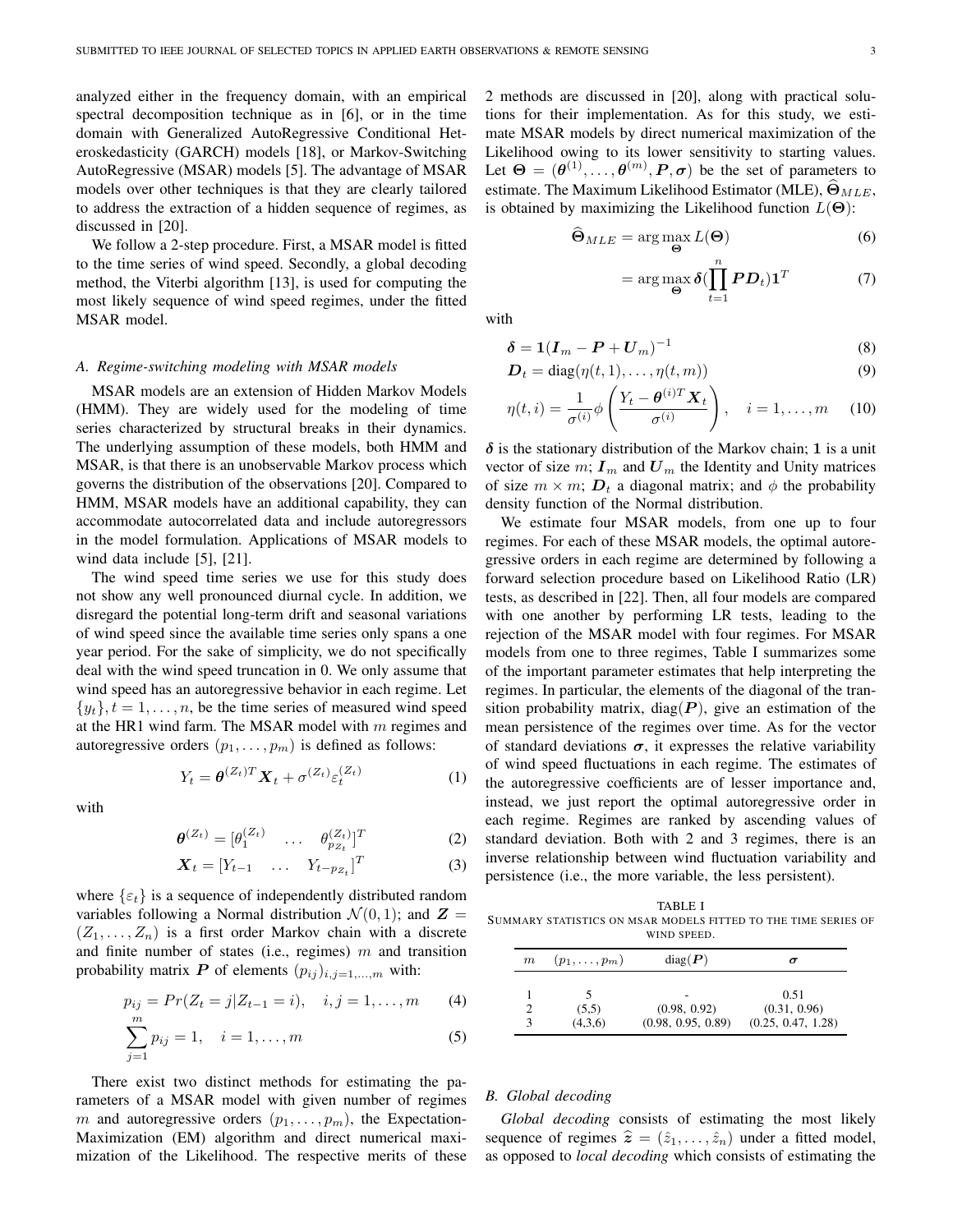

Fig. 2. (Upper panel) Time series of wind speed recorded at the Horns Rev 1 wind farm. The temporal resolution is 10 minutes. (Lower panel) Estimated sequence of regimes, for 2 and 3 regimes. Regimes can be interpreted in terms of wind variability, from low in regime 1 to high variability in regime 3.

most likely regime at time  $t$ ,  $\hat{z}_t$ , independently of the regime values at other times. The most likely sequence of regimes  $\hat{z}$  is found by maximizing the joint probability of the observations and states of the Markov chain:

$$
\widehat{z} = \arg\max_{\boldsymbol{z}} \Pr(\boldsymbol{Z} = \boldsymbol{z}, \boldsymbol{Y} = \boldsymbol{y}) \tag{11}
$$

where  $Y = (Y_1, \ldots, Y_n)$ . For estimating  $\hat{z}$ , we use the Viterbi algorithm [13]. For that purpose, let us introduce the following notations:

$$
\boldsymbol{Y}^{(i)} = (Y_1, \dots, Y_i) \text{ and } \boldsymbol{Z}^{(i)} = (Z_1, \dots, Z_i) \quad (12)
$$

$$
\xi_{1i} = \Pr(Z_1 = z_1, Y_1 = y_1) = \delta_i \eta(1, i)
$$
\n(13)

$$
\xi_{ti} = \max_{\mathbf{z}^{(t-1)}} \Pr(\mathbf{Z}^{(t-1)} = \mathbf{z}^{(t-1)}, Z_t = i, \mathbf{Y}^{(t-1)} = \mathbf{y}^{(t-1)})
$$
\n(14)

for  $t = 2, \ldots, n$ . The quantities  $\xi_{ti}$  can be seen as the most probable sequence leading to regime  $i$  at time  $t$ , among all possible sequences  $Z^{(t-1)}$ . Finally,  $\hat{z}$  is found by the solving the following beckward requirements from a: the following backward recursion, starting from  $n$ :

$$
\hat{z}_n = \arg\max_{i=1,\dots,m} \xi_{ni} \tag{15}
$$

$$
\hat{z}_t = \arg \max_{i=1,...,m} \xi_{ti} p_{i,\hat{z}_{t+1}} \quad \text{for} \quad t = n-1,...,1 \quad (16)
$$

The most likely sequence of wind regimes was computed under the fitted MSAR models, with both 2 and 3 regimes. The result is illustrated in Figure 2 over a 6 day episode where a clear change of wind speed variability, from low to high, can be observed on October 18, 2010. Note that the regimes are more stable (i.e., there are fewer switchings) for the sequence with 2 regimes than with 3.

# IV. PRECIPITATION IDENTIFICATION AND ATTRIBUTES

# *A. Precipitation identification*

Weather radar images can contain 2 sources of information which fall either into the meteorological sources (e.g., rain, hail, snow) or into non-meteorological sources (e.g., clutter due to buildings, wind farms, ground, sea). Echoes caused by non-meteorological targets can usually be identified and filtered out during the data acquisition process or a posteriori data quality control when they have non-random patterns (see [23] for illustrative examples on the Danish weather radar networks). However, not all non-meteorological echoes can be removed and, in some cases, significant portions of weather radar images remain contaminated by non-meteorological artifacts [2]. Regarding the images used in this study, the most serious problems are due to anomalous propagation (anaprop) of the radar beam. We observe these problems more frequently during the summer season, from April to September in Denmark. In some extreme cases, the contamination can extend up to 20% of the image pixels over several hours. Image pre-processing operations such as median filtering are inefficient for removing anaprop echoes.

In this subsection, our goal is to develop a method for assigning a binary label to each image indicating the detection of precipitation (potentially mixed with noisy echoes) or not. In [24], rainfall is identified by computing the proportion of wet pixels (i.e., pixels recording positive rainfall) over the entire image. A rainfall event is then defined as a continuous period of time where the coverage proportion of wet pixels over the whole image is above a threshold of 25%. This approach is clearly an over-simplified view of the problem and could not apply to our images, even by optimizing the threshold level. In other applications and, particularly, severe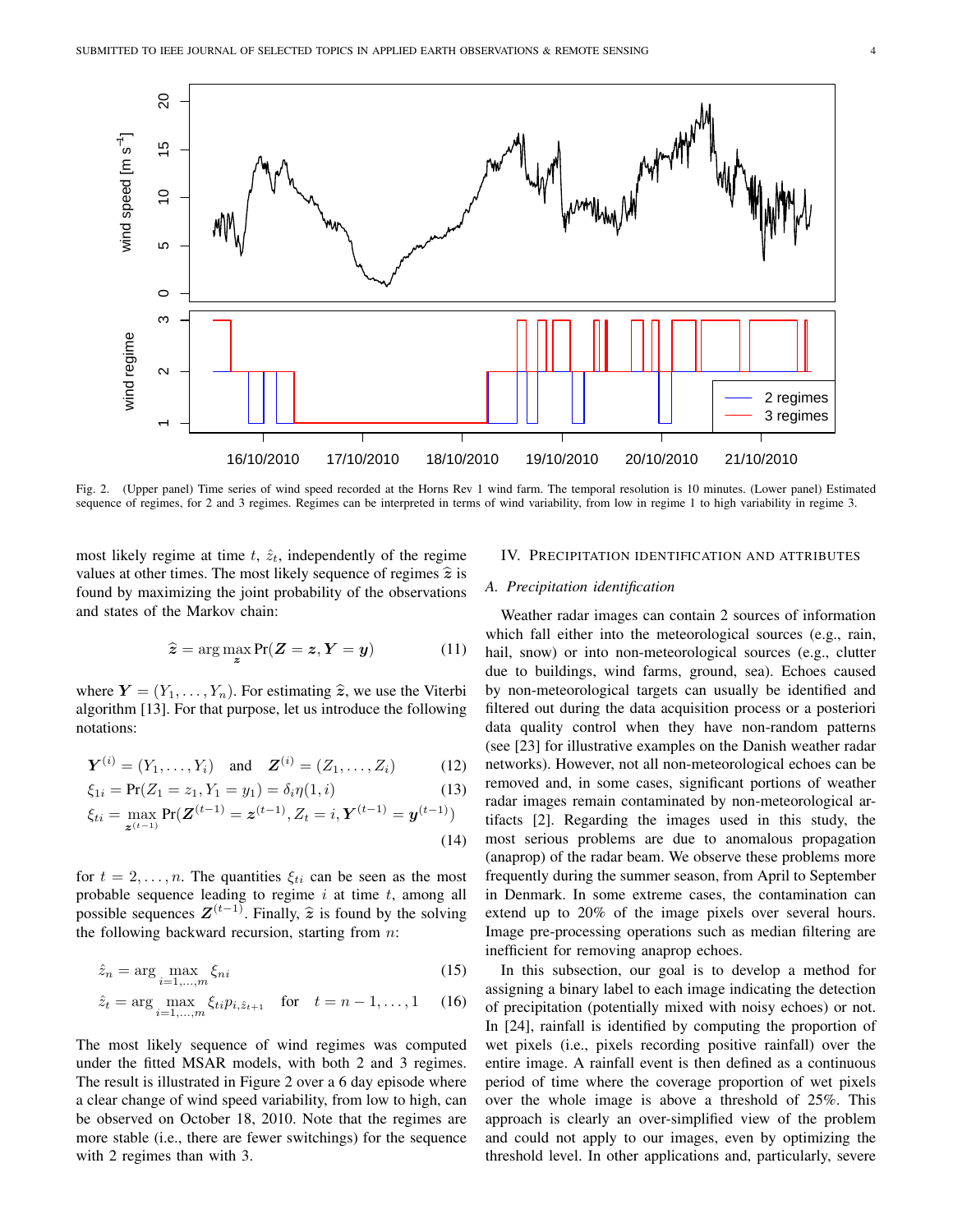weather nowcasting, storm identification is addressed by defining thresholding and contiguity heuristics [25]. These later methods are tailored for very specific types of precipitation being depicted by high reflectivity echoes on weather radar images.

We propose an alternative method for identifying precipitation, irrespectively of the mean reflectivity. It is based on the assumption that contiguous pixels recording precipitation have a higher correlation than contiguous pixels contaminated by noise. This assumption is supported by [26] which shows that the shape of precipitation echoes tends to be elliptical. We use a geostatistical tool, the correlogram, as a measure of spatial correlation of precipitation echoes for each image [27]. In order to capture the potential anisotropy of precipitation echoes, these correlograms are produced in 2 dimensions, based on the estimation of directional correlograms  $\rho(h)$  of vector  $h$  as follows:

$$
\rho(\mathbf{h}) = \frac{\gamma(\mathbf{h})}{\gamma(0)}\tag{17}
$$

$$
\gamma(\mathbf{h}) = \frac{1}{N(\mathbf{h})} \sum_{(p_i, p_j)|h_{p_i p_j} = \mathbf{h}} (I_{p_i} - I_{p_j})^2
$$
(18)

where  $\gamma(h)$  is a directional variogram computed by summing over all paired pixels  $(p_i, p_j)$  with intensities  $(I_{p_i}, I_{p_j})$  and separated by a vector  $h$ .  $N(h)$  is the number of paired pixels  $(p_i, p_j)$  matching this latter criterion. These 2-dimensional correlograms are computed with the *gstat* package of the R programming environment [28].

Figure 3 shows 4 sample images and their associated correlograms. A zoom in the central part of the correlogram is also provided for illustrating the local continuity of reflectivity values. The images were chosen to reflect various types of precipitation systems (e.g., small and scattered precipitation cells, banded or widespread precipitation system) and a case of anaprop. In particular, the small spatial correlation of anaprop echoes can well be observed, it drops below 0.4 for all 1 lagged (i.e., adjacent) pixels, whatever the direction. Note also the quick decorrelation in space for small scattered cells but, unlike for anaprop, the spatial correlation is larger than 0.4 up to 3-4 lagged pixels. The anisotropy of banded systems can also be well be captured by these correlograms.

For a given image, we consider that precipitation is detected if the correlation is larger than 0.6 for all 1 and 2-lagged pixels (i.e., the central 5x5 neighborhood of the correlogram). Then, we define a precipitation event as a period with a minimum duration of 1 hour (i.e., 6 consecutive images) over which precipitation is detected. If the time between the end of a precipitation event and the beginning of a new one is less than one hour, we consider it to be the same event. Table II summarizes the number of events identified and their mean lifetime in 2010.

## *B. Precipitation types*

Precipitation is commonly described as either stratiform, convective or a mix of these two. In the mid-latitudes, stratiform precipitation develops in a variety of situations where the atmosphere is stably stratified. Typical examples of these situations are warm fronts where masses of warm air gradually lift over cold masses of air. These fronts have the particularity of propagating relatively slowly and spreading over large horizontal scales up to and beyond 100 km. On weather radar images in 2D, stratiform precipitation is thus generally identified as a widespread region of moderate, homogeneous and continuous intensity with a slow dynamics. Winds associated with pure stratiform precipitation usually have a small vertical velocity and low turbulency. In comparison, convective precipitation develops in unstable atmosphere and have a much higher spatial variability, with many scattered and heavy precipitation showers occurring locally, over horizontal scales from a few kilometers up a few tens of kilometers, potentially forming complex convective systems over several hundreds kilometers. In addition, the updraft associated with this type of precipitation is stronger, resulting in highly turbulent winds. In the mid-latitudes, convective precipitation prevails during the summer and over warm oceans. On weather radar images in 2D, convective precipitation is depicted by small clusters of high reflectivity propagating relatively quickly. However, in many cases, convective precipitation can be embedded into stratiform regions and forms more complex precipitation structures.

#### *C. Precipitation attributes*

For each image where precipitation is identified, we compute a number of attributes linked the global intensity, spatial continuity and motion of precipitation. These attributes are meant to describe the main characteristics of the different types of precipitation discussed hereabove. They are summarized in Table III.

On weather radar images, the intensity of precipitation is measured in decibel of reflectivity (dBZ). Within a same precipitation system, the distribution of intensity may not be homogeneous and, with the occurrence of severe weather traditionally associated with high values of reflectivity, it tends to be positively skewed. So, in order to describe the distribution of precipitation intensity, we propose a set of non parametric statistics composed of (i) location measures with the median (i.e., the  $50^{th}$  quantile), the  $75^{th}$ ,  $90^{th}$ ,  $95^{th}$  and  $99<sup>th</sup>$  quantiles; (ii) dispersion measures with the interquartile range (i.e., the range between the  $25^{th}$  and  $75^{th}$  quantiles); (iii) shape measures with the skewness to inform on the asymmetry of the distribution, and the kurtosis to inform on its sharpness. Only pixels with strictly positive reflectivity values are considered. Note that we choose to use robust statistics with, for instance, the median in place of the mean and the  $99<sup>th</sup>$  quantile in place of the maximum in order to filter out the potential effects of residual noise.

For measuring the spatial continuity of precipitation, we again use the correlogram introduced in this Section and follow the procedure presented in [10]. It assumes that each correlogram contains an elliptical object that can be described by its eccentricity and area. The procedure is as follows: (1) the correlogram is transformed into a binary image by means of a thresholding operation, with the threshold value arbitrarily chosen between 0 and 1; (2) a connected-component labelling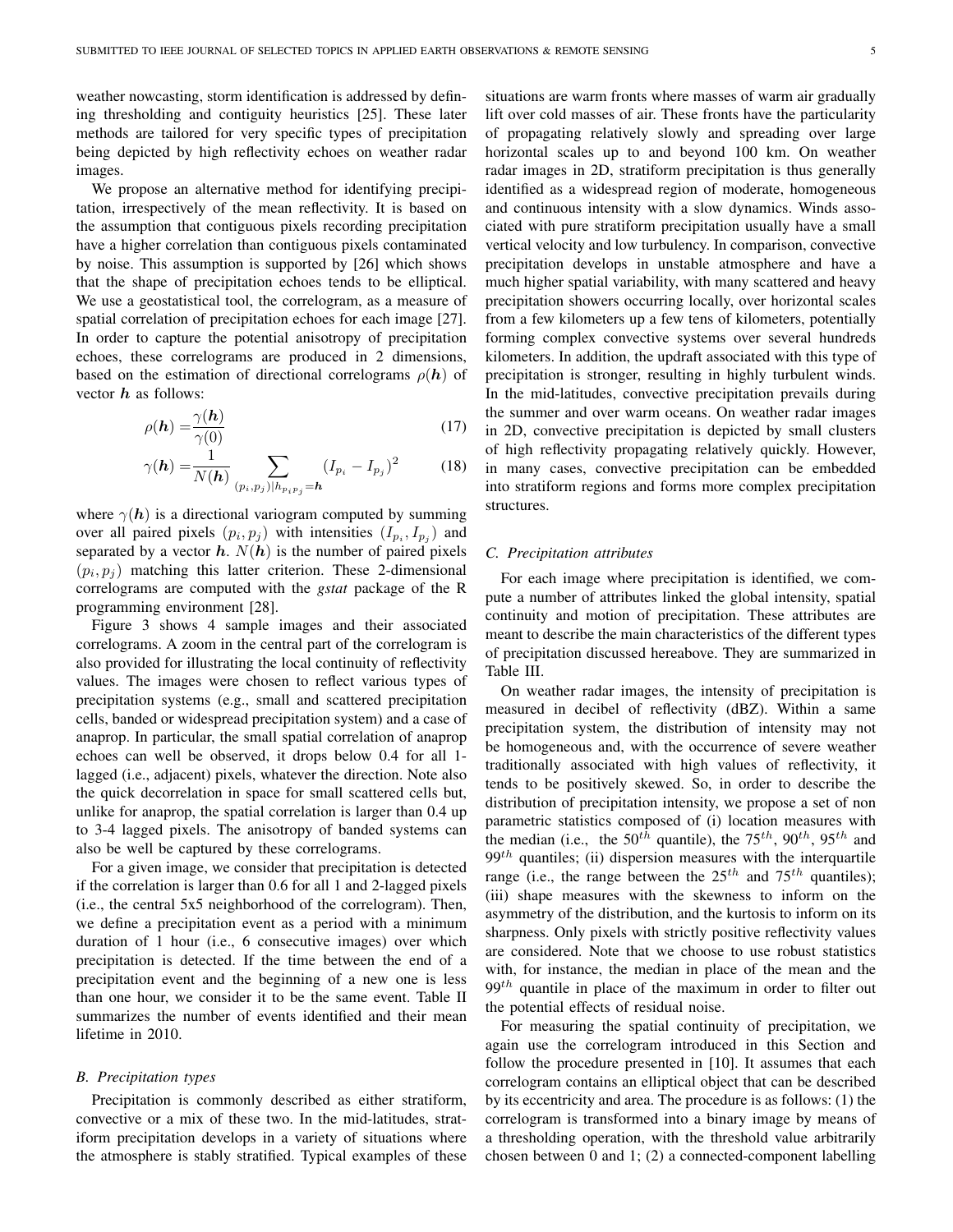

Fig. 3. Image samples (left column) and their associated correlograms in 2 dimensions (right column). (a-b) A case of anomalous propagation without precipitation. (c-d) Small scattered convective precipitation cells. (e-f) Banded precipitation system. (g-h) Widespread precipitation system.

0.6 $\frac{6}{10}$ <br>0.4 $\frac{6}{10}$ 

0.6<br>adjate<br>0.4<br>co

0.6 $\frac{6}{10}$ <br>0.4 $\frac{6}{10}$ 

0.6 $\frac{6}{10}$ <br>0.4 $\frac{6}{10}$ 

0.6 흐

0.8

1

0

0.2

0.6 흐

0.8

1

0

0.2

0.6 호

0.8

1

0

0.2

0.6 흐

0.8

1

0

0.2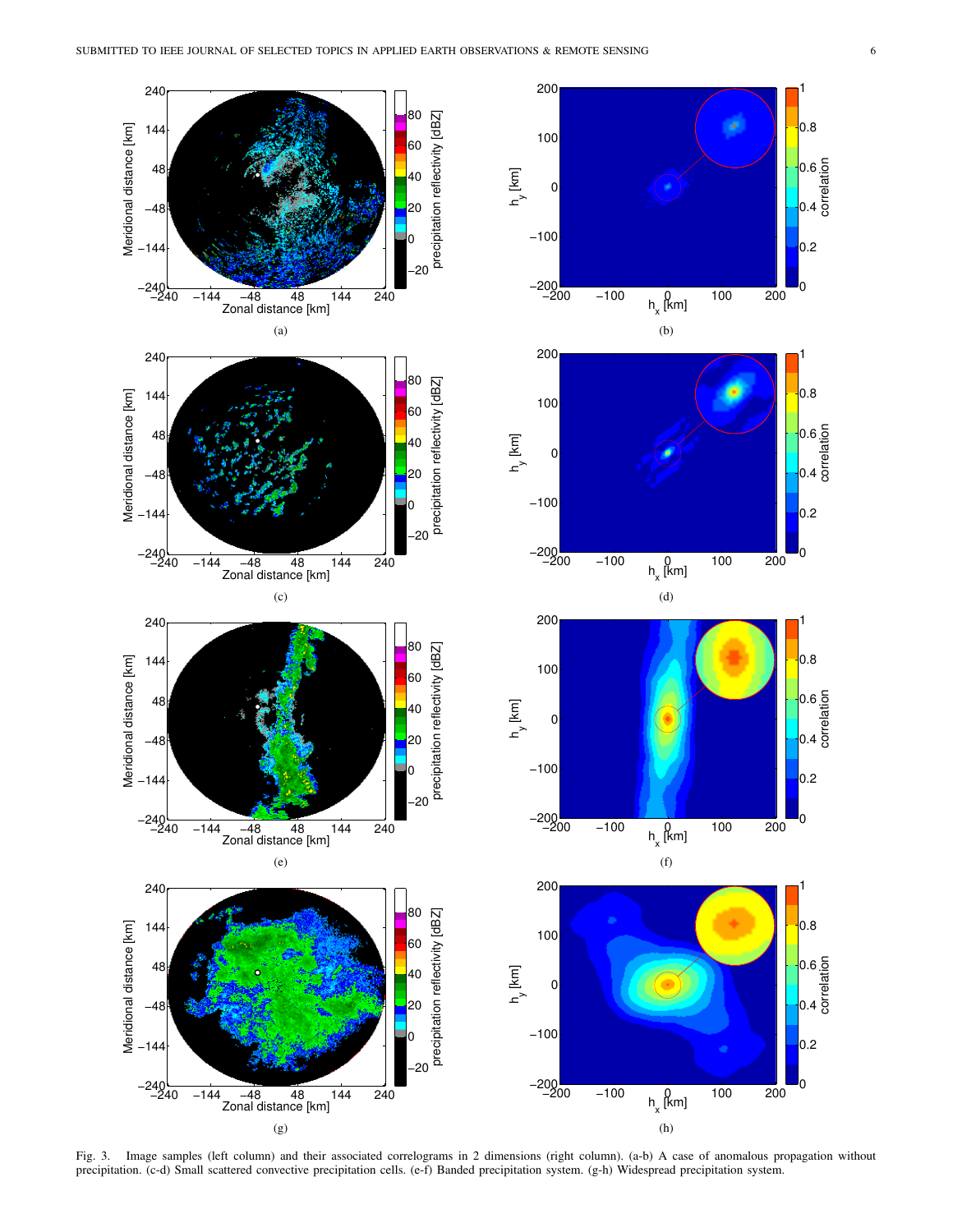TABLE II MONTHLY STATISTICS: NUMBER OF PRECIPITATION EVENTS IN 2010 AND THEIR MEAN LIFETIME

|                       | Jan. | Feb. | March          | Apr. | May | June      | July |      | Aug. Sept. Oct. |           | Nov. | Dec. | Total |
|-----------------------|------|------|----------------|------|-----|-----------|------|------|-----------------|-----------|------|------|-------|
| Number of events      | 23   | 19   | 40             | 20   | 32  | 18        | 24   | 25   | -20             | 24        | 36   | 21   | 302   |
| Mean lifetime [hours] | 22.7 | 24.2 | 08.6 14.9 11.1 |      |     | 12.3 20.4 |      | 21.9 |                 | 20.5 21.2 | 16.2 | 20.4 |       |

algorithm is used to identify all connected regions on the binary image [29] and only the region intersecting with the center of the image is kept; (3) the edge of that region is identified with the Canny edge detector [30]; (4) an ellipse is fitted on the detected edge by minimizing the least square criterion [31]. In this study, this procedure is performed twice, for threshold values of 0.4 and 0.7, and the eccentricity (i.e., the ratio of the major axis over the minor axis) and the area of the elliptical object are computed for both values. For the threshold value of 0.4, these attributes are likely to reflect the large-scale continuity of precipitation whereas, for the value of 0.7, they will capture the more local continuity.

The horizontal motion of precipitation is computed with an optical flow method. This type of method is very useful for estimating the visible flow field  $(u, v)$  between 2 consecutive images. The two underlying assumptions that define the optical flow formulation are *brightness constancy* and *spatial smoothness*. Brightness constancy means that the intensity of an object is conserved over time, despite its likely change of position between 2 consecutive images. Spatial smoothness refers to the coherence between neighboring pixels which should ideally have a similar motion [32]. The formulation we use is the one Black and Anandan proposed in [33] owing to its robustness to outliers. It is expressed as an Energy minimization problem with the objective function  $E(u, v)$ defined as follows:

$$
E(u, v) = E_{BC}(u, v) + \lambda E_{SS}(u, v)
$$
\n(19)

where  $\lambda$  a regularization parameter (i.e., the larger  $\lambda$ , the denser the flow field);  $E_{BC}$  and  $E_{SS}$  are the functions resulting from the brightness constancy and spatial smoothness constraints:

$$
E_{BC}(u,v) = \sum_{i,j} f(I_1(i,j) - I_2(i + u_{i,j}, j + v_{i,j}))
$$
 (20)

$$
E_{SS}(u, v) = \sum_{i,j} \left[ g(u_{i,j} - u_{i+1,j}) + g(u_{i,j} - u_{i,j+1}) + g(v_{i,j} - v_{i+1,j}) + g(v_{i,j} - v_{i,j+1}) \right]
$$
(21)

where  $I_1$  and  $I_2$  are 2 consecutive images, f and g are 2 penalty functions. Following the implementation of Black and Anandan, we set  $f = g = log(1 + \frac{1}{2}(\frac{x}{\sigma})^2)$ , the Laurentzian function with scale parameter  $\sigma$ . The expression of  $E_{SS}$  is formulated with a pairwise Markov Random Field (MRF) discretization, based on a 4-neighborhood [34]. Since our goal is to estimate a unique speed and direction for each pair of consecutive images, we extract the median Cartesian flow from the flow field and convert it into its Polar components (i.e., speed and direction). Flow direction is then transformed into a categorical variable by binning its values into 8 sectors (North  $(N)$ , North-East  $(NE)$ , ...).

Finally, we also add a seasonal attribute in the form of a categorical variable to allow for potential seasonal patterns of precipitation. We consider that there are only two seasons in Denmark so that the variable takes value *Summer* from March to August, and *Winter* from September to February. In summer, the North Sea is on average colder than the air whereas, in winter, the opposite holds true and favors thermal instabilities in the atmosphere [7].

# V. AUTOMATIC CLASSIFICATION

For the automatic classification of precipitation systems, we use a tree-based classification technique called CART, in a supervised learning framework (i.e., the classification is governed by the categorical sequence of wind regimes computed in Section III). These trees, also known as decision trees, are attractive in many aspects. First, for the relative simplicity of their principles based on a recursive partitioning of the data set. Second, they provide a powerful alternative to more traditional classification techniques (e.g., discriminant analysis and logistic regression) which generate a global model for the entire data set while variables may interact in a highly complex and nonlinear way and require to be fitted locally. Finally, because their interpretation is mainly visual and can lead to a straightforward understanding of the relationships between variables [14]. Applications of classification trees to precipitation data extracted from weather radar images can be found in [11], [12].

### *A. CART classification trees*

Let  $Y$  be the dependent categorical variable taking values  $1, 2, \ldots, K$ , and  $(X_1, \ldots, X_p)$  the set of p predictors (i.e., the independent variables) that can either be continuous or categorical. Growing a classification tree consists of a recursive partitioning of the feature space (i.e., the space composed of the  $p$  predictors each with  $n$  observations) into rectangular areas. Each split consists of a dichotomy applied on a single predictor (e.g.,  $X_2 < 3$  if  $X_2$  is continuous or  $X_2 = "a"$  if it is categorical). The feature space is first split into 2 groups so that the response of  $Y$  is maximized in each of the 2 groups. This procedure is recursively repeated and each of the 2 groups is partitioned into 2 new sub-groups, and so on. Splits are more commonly called *nodes*. A terminal node (i.e., node that cannot be further split) is called a *leaf*.

For each node, the splitting predictor and rule are determined so as to minimize the impurity level in the resulting two nodes. For a given node, let  $p = (p_1, \ldots, p_K)$  be the vector of proportions of elements in class  $1, \ldots, K$ . There exist several impurity measures and the one we use in this study is known as the Gini index. It measures how often a randomly chosen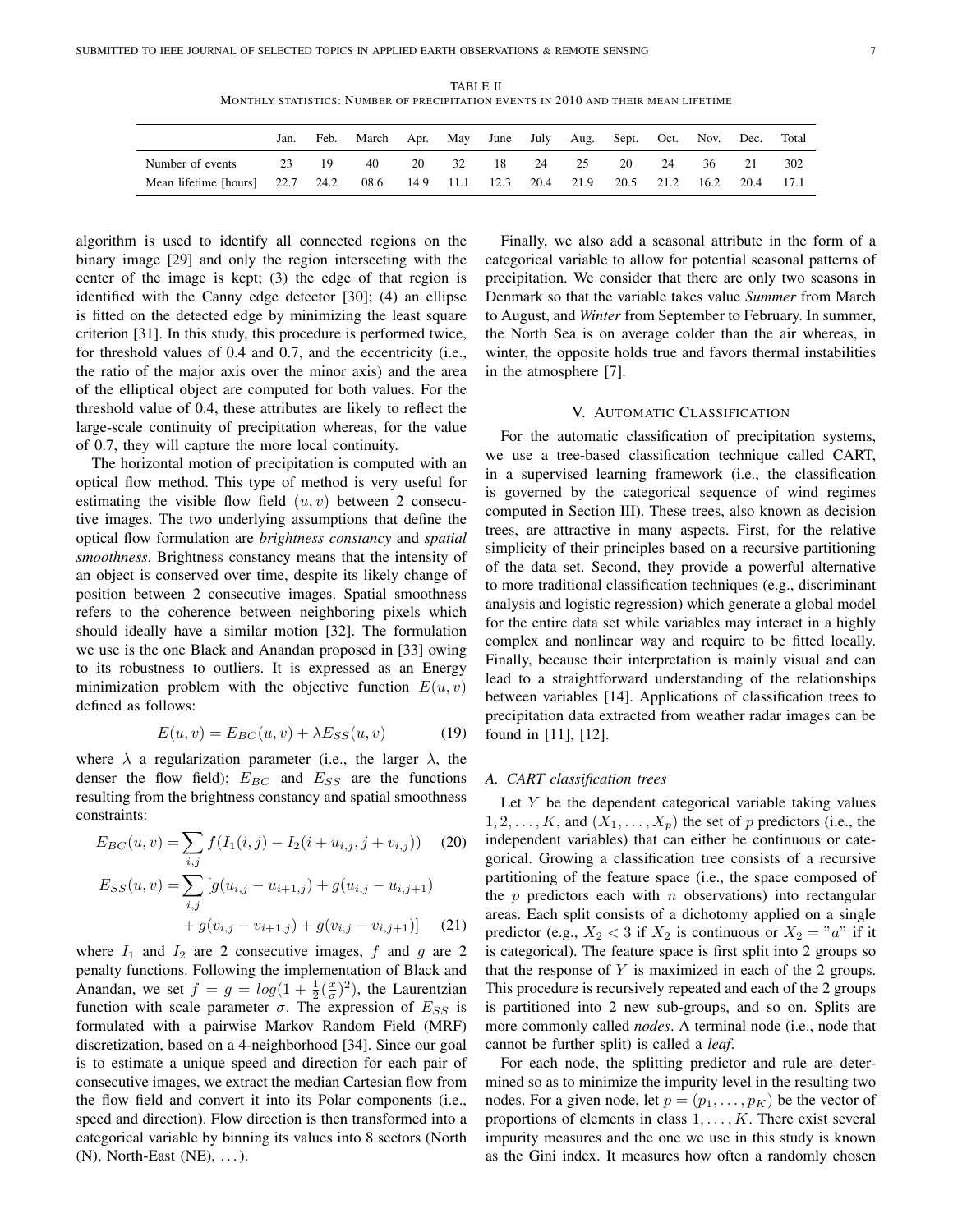TABLE III DESCRIPTION OF PRECIPITATION ATTRIBUTES USED FOR GROWING THE CLASSIFICATION TREE.

| Attribute acronyms       | Type (source)                    | Unit                     | Description                                                                                |
|--------------------------|----------------------------------|--------------------------|--------------------------------------------------------------------------------------------|
| skew & kurt              | Intensity (reflectivity images)  | $\overline{\phantom{a}}$ | Skewness and Kurtosis of reflectivity distribution                                         |
| q50, q75, q90, q95 & q99 | Intensity (reflectivity images)  | dBZ                      | $50^{th}$ , $75^{th}$ , $90^{th}$ , $95^{th}$ & $99^{th}$ reflectivity quantiles           |
| 1qr                      | Intensity (reflectivity images)  | dBZ                      | Interquartile range (range defined by the $25th$ and $75th$ reflectivity<br>quantiles)     |
| speedOF                  | Motion (optical flow)            | $m s^{-1}$               | Median speed of the flow field                                                             |
| dirOF                    | Motion (optical flow)            | N, NE, E, SE,            | Median direction (8 sectors) of the flow field. Direction are in                           |
|                          |                                  | S. SW. W. NW             | meteorological conventions, they indicate the direction of origin.                         |
| spaArea04, spaArea07     | Spatial continuity (correlogram) | km <sup>2</sup>          | Area of the ellipse fitted on correlograms for threshold values                            |
|                          |                                  |                          | $0.4$ and $0.7$                                                                            |
| spaEcc04, spaEcc07       | Spatial continuity (correlogram) |                          | Eccentricity of the ellipse fitted on correlograms for threshold values<br>$0.4$ and $0.7$ |
| season                   | Temporal                         | Sm./Wt.                  | Summer (from April to September), Winter (from October to March)                           |

element from the node would be incorrectly labeled if it were labeled according to the frequency distribution of labels in the node. The Gini index  $i_G(p)$  is computed as follows:

$$
i_G(p) = 1 - \sum_{j=1}^{K} p_j^2
$$
 (22)

When growing a tree, the tradition is to build a complex tree and simplify it by pruning (i.e., removing the nodes that over-fit the feature space). This is done by minimizing the misclassification rate within leaves over a 10-fold crossvalidation procedure.

#### *B. Experimental results*

The classification is performed using the sequence of wind regimes computed in Section III as the dependent variable, and the precipitation attributes extracted from the weather radar images and listed in Table III as predictors. Observations where no precipitation is detected are filtered out. After that, more than 29000 observations remain for the classification. We choose to grow the tree for the sequence of wind regimes with 2 regimes. There are 76% of observations in regime 1 and 24% in regime 2. The final tree is shown in Figure 4. Branches going downwards to the left indicate that the splitting rule is satisfied.

The classification tree we grew is interesting in two aspects. First, it reveals the broad patterns of precipitation systems associated with the different wind regimes. For instance, the leftmost leaf which contains 35% of the total number of observations, shows that 93% of the observations for which the speed of precipitation echoes is smaller than 12 m s<sup>-1</sup>  $(i.e., speedOF < 12)$  and the maximum reflectivity is smaller than 29 dBZ (i.e., reflQ99<29) are in Regime 1. On the opposite side of the tree, the rightmost leaf which contains 14% of the total number of observations, indicates that 59% observations for which the speed is larger than  $12 \text{ m s}^{-1}$ , the maximum reflectivity larger than 30 dBZ and the precipitation comes from North-West, West or South are in Regime 2. One recurrent pattern in this tree is that when precipitation systems comes from North-East, East or South-East, wind fluctuations tend be classified in Regime 1, the regime with the lowest variability. This is consistent with the results in [7] that show that wind fluctuations are more variable for westerly flows than for easterly flows.

Secondly, the tree highlights the predictive power of each of the variables used in the classification. Some variables may repeatedly be used for generating new nodes whereas some other variables may not be used at all. This contrasts with the hierarchical clustering technique proposed in [10] where all variables equally contribute to classify observations, with the risk of including non informative variables and degrading the accuracy of the classification. In the present experiment, one can notice that only 4 predictors are used in the final tree, the motion speed and direction of precipitation echoes (i.e., speedOF and dirOF), the season and the maximum reflectivity (i.e., reflQ99). Note that the maximum reflectivity value (i.e., reflQ99) is the only intensity related attribute used in the final tree. This attribute characterizes the most extreme, yet marginal, intensity recorded on the images, highlighting the necessity to consider precipitation information at smaller scales in the future. Moreover, none of the 4 variables derived from the correlogram (i.e., spaArea04, spaArea07, spaEcc04 and spaEcc07) is used. The most likely reason for the small predictive power of correlograms is the too complex organizational structure of precipitation systems. In particular, when there are spatial discontinuities between precipitation echoes (i.e., precipitation echoes are separated by regions recording no precipitation), correlograms are only informative locally and cannot capture the full extent of the precipitation system. Inversely, when small clusters of high intensity are embedded into a large and continuous region of moderate intensity, correlograms tend to only capture the large-scale feature. This suggests the development of hierarchical techniques where precipitation would be analyzed at multi-scale, as a potential line of work in the future.

# VI. CONCLUSION

In this work, we proposed an automatic procedure for classifying offshore wind regimes based on precipitation attributes extracted from weather radar images. We found that winds with a high variability are more likely to be observed with the passage of precipitations systems being advected at relatively high speeds, preferably from West and North-West, and having large maximum reflectivity values. This result is consistent with earlier data analysis [7] and confirms the potential of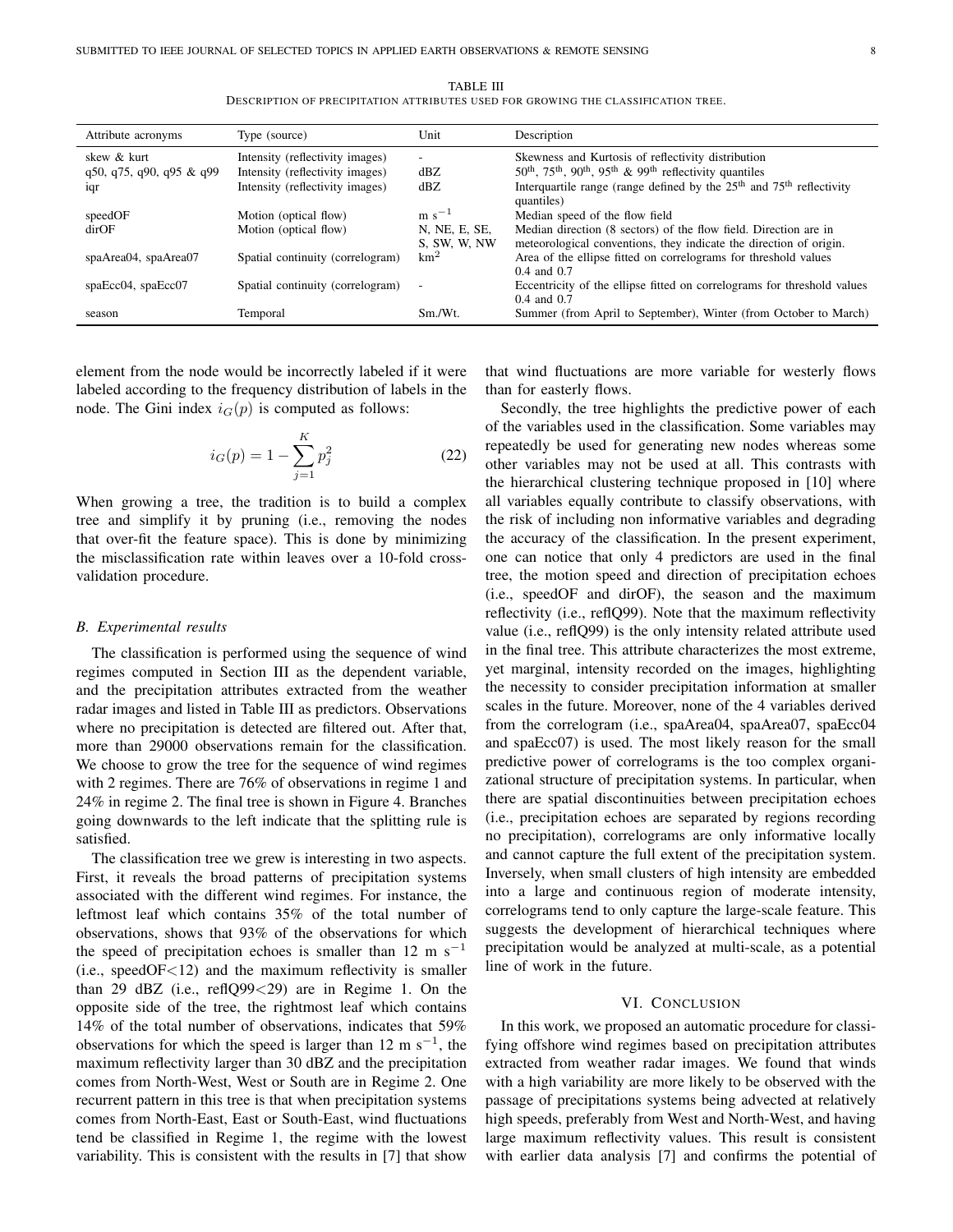

Fig. 4. Classification tree explaining wind regimes at the Horns Rev 1 wind farm with precipitation system attribute extracted from weather radar images. Wind regimes and precipitation system attributes are computed in Section IV and V, respectively.

weather radar observations for providing appropriate information to future wind power prediction systems. However, the insights we gained on the relationship between precipitation and wind are not readily integrable into prediction systems.

We studied wind fluctuations in a univariate framework, only considering wind speed. It has the merit of keeping the complexity of the procedure reasonable. Yet, wind should ideally be considered and treated as a bivariate process of speed and direction because patterns of wind speed fluctuations may either be direction-dependent or coupled with specific patterns of wind direction fluctuations. For instance, larger wind speed fluctuations are observed for westerly flows at Horns Rev [7]. However, the statistical modeling of circular time series (e.g., wind direction) that feature autocorrelation is quite cumbersome and it is preferable to transform wind speed and direction into their associated  $(u, v)$  components, as in [18], for instance. That way, both variables of the bivariate process are noncircular and unbounded, and traditional methodologies can be applied. In that view, an interesting generalization of our work could consist of applying MSAR models in a vectorial form as introduced in [35], on the transformed  $(u, v)$  components of the wind.

As for precipitation, we considered it over a unique and large spatial scale which is suitable for a preliminary investigation aiming at defining a rough climatology of precipitation and wind. However, our approach clearly overlooks the important organizational structure of precipitation systems. This acts as a limiting factor for improving the accuracy of the classification of offshore wind regimes. A potential line of work to overcome that limitation consists of identifying precipitation entities at more appropriate spatial scales, potentially at multi-scales. These entities could then substitute precipitation system as the experimental units for extracting attributes. In our view, there exist two potential techniques to address this

problem. First, the extended watershed technique presented in [36] which provides a consistent and flexible framework for detecting convective storms over small spatial scales. Second, the multi-scale segmentation technique introduced in [37] which enables to split precipitation systems into sub-regions with specific textural properties.

Finally, there are a number of issues that we did not address in this study and that are left for future work. Firstly, the sensitivity of the results to the data length will be analyzed with the acquisition of new data or, if new data were not to become available, the application of resampling techniques such as bootstrap will be investigated. Secondly, this work aimed at classifying wind regimes at time  $t$  based on the weather conditions as seen by a weather radar at the same time t. It is planned to repeat the same study with lagged weather radar images, at time  $t - k$ , in order to examine the detection of early precipitation patterns. Thirdly, the temporal dimension of the sequence of images was not considered while each time series of precipitation attributes is characterized by a relatively strong autocorrelation. Further research will therefore be encouraged in this direction and data mining techniques dealing with autocorrelated data will receive specific attention.

#### ACKNOWLEDGMENT

This work was fully supported by the Danish Public Service Obligation (PSO) fund under the project "Radar@Sea" (contract PSO 2009-1-0226) which is gratefully acknowledged. Vattenfall is acknowledged for sharing the wind data from the Horns Rev 1 wind farm. The authors express their gratitude to the radar meteorologists from the Danish Meteorological Institute (DMI) for providing data from the Rømø radar and for their help.